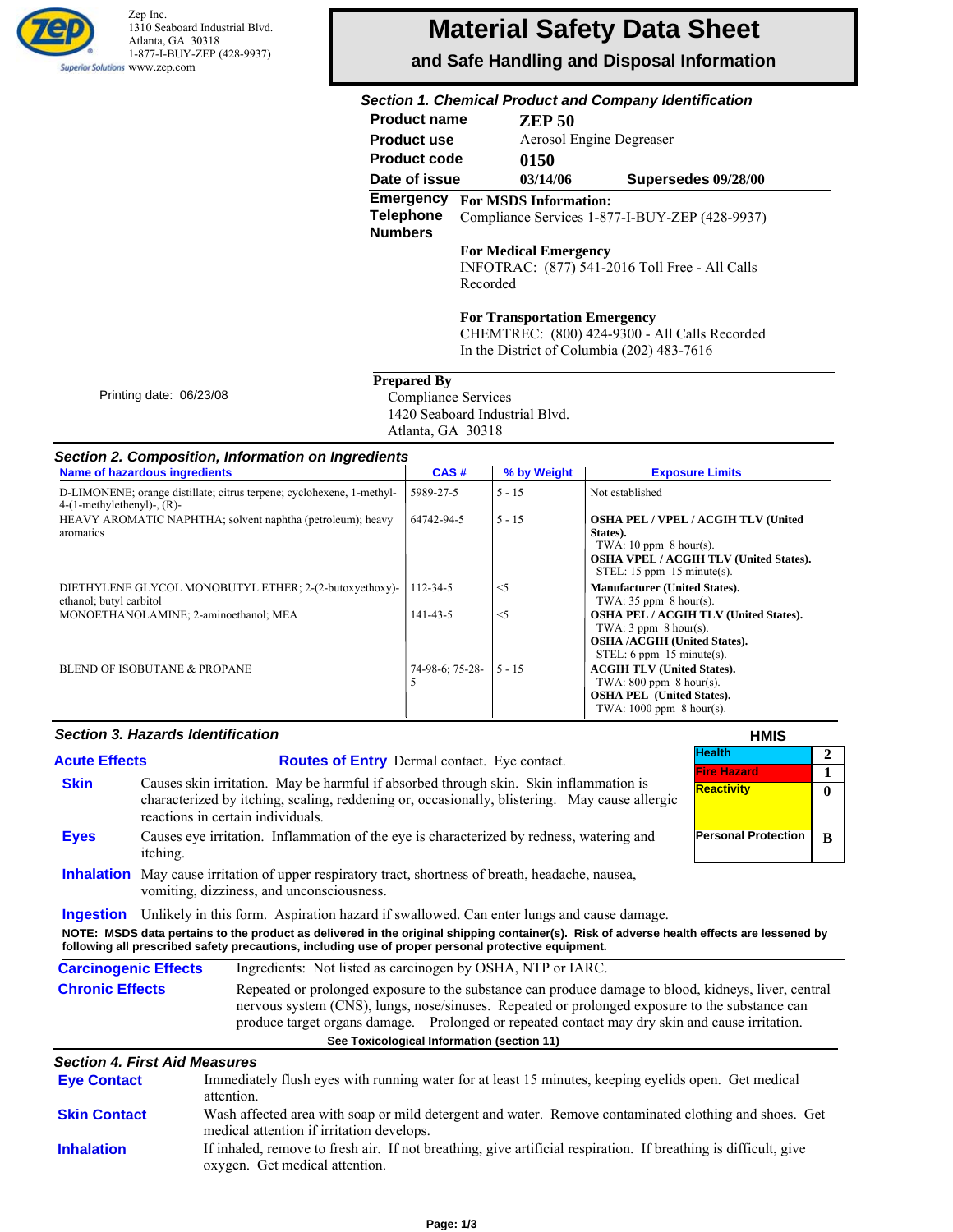| Product code 0150                                                                                                                              | <b>Material Safety Data Sheet</b>                                                                                                                                                                                                                                                                                                                                                                             | Product Name ZEP 50                                                                                                                                                                                                                                                                                                                             |
|------------------------------------------------------------------------------------------------------------------------------------------------|---------------------------------------------------------------------------------------------------------------------------------------------------------------------------------------------------------------------------------------------------------------------------------------------------------------------------------------------------------------------------------------------------------------|-------------------------------------------------------------------------------------------------------------------------------------------------------------------------------------------------------------------------------------------------------------------------------------------------------------------------------------------------|
| <b>Ingestion</b>                                                                                                                               | Never give anything by mouth to an unconscious person. Get medical attention immediately.                                                                                                                                                                                                                                                                                                                     | Aspiration hazard if swallowed. Can enter lungs and cause damage. Do not induce vomiting unless directed<br>to do so by medical personnel. If vomiting occurs, keep head lower than hips to help prevent aspiration.                                                                                                                            |
| <b>Section 5. Fire Fighting Measures</b><br><b>Flash Point</b><br><b>Flammability</b><br><b>Fire hazard</b><br><b>Fire-fighting procedures</b> | Not available.<br>Non-flammable. (CSMA)<br>Cool closed containers exposed to fire with water.                                                                                                                                                                                                                                                                                                                 | <b>Flammable Limits Not available.</b><br>Use dry chemical, $CO2$ , water spray (fog) or foam. Wear special protective<br>clothing and positive pressure, self-contained breathing apparatus.                                                                                                                                                   |
| Spill Clean up                                                                                                                                 | <b>Section 6. Accidental Release Measures</b><br>Large spills are unlikely due to packaging.                                                                                                                                                                                                                                                                                                                  |                                                                                                                                                                                                                                                                                                                                                 |
| <b>Section 7. Handling and Storage</b><br><b>Handling</b><br><b>Storage</b>                                                                    | handling. Wash contaminated clothing before reusing.<br>incinerate. Keep out of the reach of children.                                                                                                                                                                                                                                                                                                        | Avoid contact with eyes, skin and clothing. Avoid breathing vapors, spray or mists. Wash thoroughly after<br>Keep away from heat and direct sunlight. Keep container in a cool, well-ventilated area. Do not store above the<br>following temperature: 49°C (120.2°F). Keep away from food, drink and animal feeding stuffs. Do not puncture or |
| Safety glasses.<br><b>Eyes</b><br><b>Body</b>                                                                                                  | Section 8. Exposure Controls, Personal Protection<br><b>Personal Protection</b><br>Neoprene gloves. Nitrile gloves. Rubber gloves.<br>concentrations of vapors below their respective threshold limit value.                                                                                                                                                                                                  | <b>Protective Clothing (Pictograms)</b><br>$\infty$<br><b>Respiratory</b> Use with adequate ventilation. Provide exhaust ventilation or other engineering controls to keep the airborne                                                                                                                                                         |
| <b>Physical State</b><br>pH<br><b>Boiling Point</b><br><b>Specific Gravity</b> $0.996$ (Water = 1)<br><b>Solubility</b>                        | <b>Section 9. Physical and Chemical Properties</b><br>Thin liquid (Aerosol.)<br>Not available.<br>$100^{\circ}$ C (212°F)<br>Partially soluble in the following materials: water                                                                                                                                                                                                                              | <b>Color</b> Milky-white<br><b>Odor</b> Citrus<br>Vapor Pressure Not available.<br>Vapor Density Not available.<br><b>Evaporation Rate Not available.</b><br>VOC (Consumer) 24.4%<br>$2.0$ (lb/gal)<br>244 (g/l)                                                                                                                                |
| <b>Section 10. Stability and Reactivity</b><br><b>Stability and Reactivity</b><br><b>Incompatibility</b><br><b>Hazardous Polymerization</b>    | The product is stable.<br>Avoid contact with strong oxidizers, excessive heat, sparks or open flame.<br>Will not occur.<br>Hazardous Decomposition Products Carbon dioxide., Carbon monoxide. and other organic materials.                                                                                                                                                                                    |                                                                                                                                                                                                                                                                                                                                                 |
| <b>Section 11. Toxicological Information</b>                                                                                                   |                                                                                                                                                                                                                                                                                                                                                                                                               |                                                                                                                                                                                                                                                                                                                                                 |
| <b>Toxicity to Animals</b>                                                                                                                     | d-Limonene: ^[25,45,50,70<br>ORAL (LD50): Acute: >5000 mg/kg [Rat].<br>DERMAL (LD50): Acute: >5000 mg/kg [Rabbit].<br>Diethylene Glycol Monobutyl Ether: ^[25,45,50,70<br>ORAL (LD50): Acute: 5660 mg/kg [Rat]. 2400 mg/kg [Mouse].<br>DERMAL (LD50): Acute: 2700 mg/kg [Rabbit].<br>Monoethanolamine: ^[25,45,50,70<br>ORAL (LD50): Acute: 1720 mg/kg [Rat.].<br>DERMAL (LD50): Acute: >1000 mg/kg [Rabbit]. |                                                                                                                                                                                                                                                                                                                                                 |
| <b>Section 12. Ecological Information</b><br><b>Ecotoxicity</b>                                                                                | Not available.                                                                                                                                                                                                                                                                                                                                                                                                |                                                                                                                                                                                                                                                                                                                                                 |
| <b>Biodegradable/OECD</b>                                                                                                                      | Not available.                                                                                                                                                                                                                                                                                                                                                                                                |                                                                                                                                                                                                                                                                                                                                                 |
| <b>Section 13. Disposal Considerations</b><br><b>Waste</b><br><b>Information</b><br>Consult your local or regional authorities.                | Waste must be disposed of in accordance with federal, <b>Waste Stream</b> Code: - (Not applicable.)<br>state and local environmental control regulations.                                                                                                                                                                                                                                                     | Classification: - (Non-hazardous waste)                                                                                                                                                                                                                                                                                                         |
| <b>Section 14. Transport Information</b><br><b>Proper shipping name</b><br><b>DOT Classification</b><br>the Bill of Lading with your shipment. | Consumer commodity<br>ORM-D                                                                                                                                                                                                                                                                                                                                                                                   | <b>UN number</b> Not regulated.<br>NOTE: DOT classification applies to most package sizes. For specific container size classifications or for size exceptions, refer to                                                                                                                                                                         |
| <b>TDG Classification</b>                                                                                                                      | ORM-D                                                                                                                                                                                                                                                                                                                                                                                                         |                                                                                                                                                                                                                                                                                                                                                 |